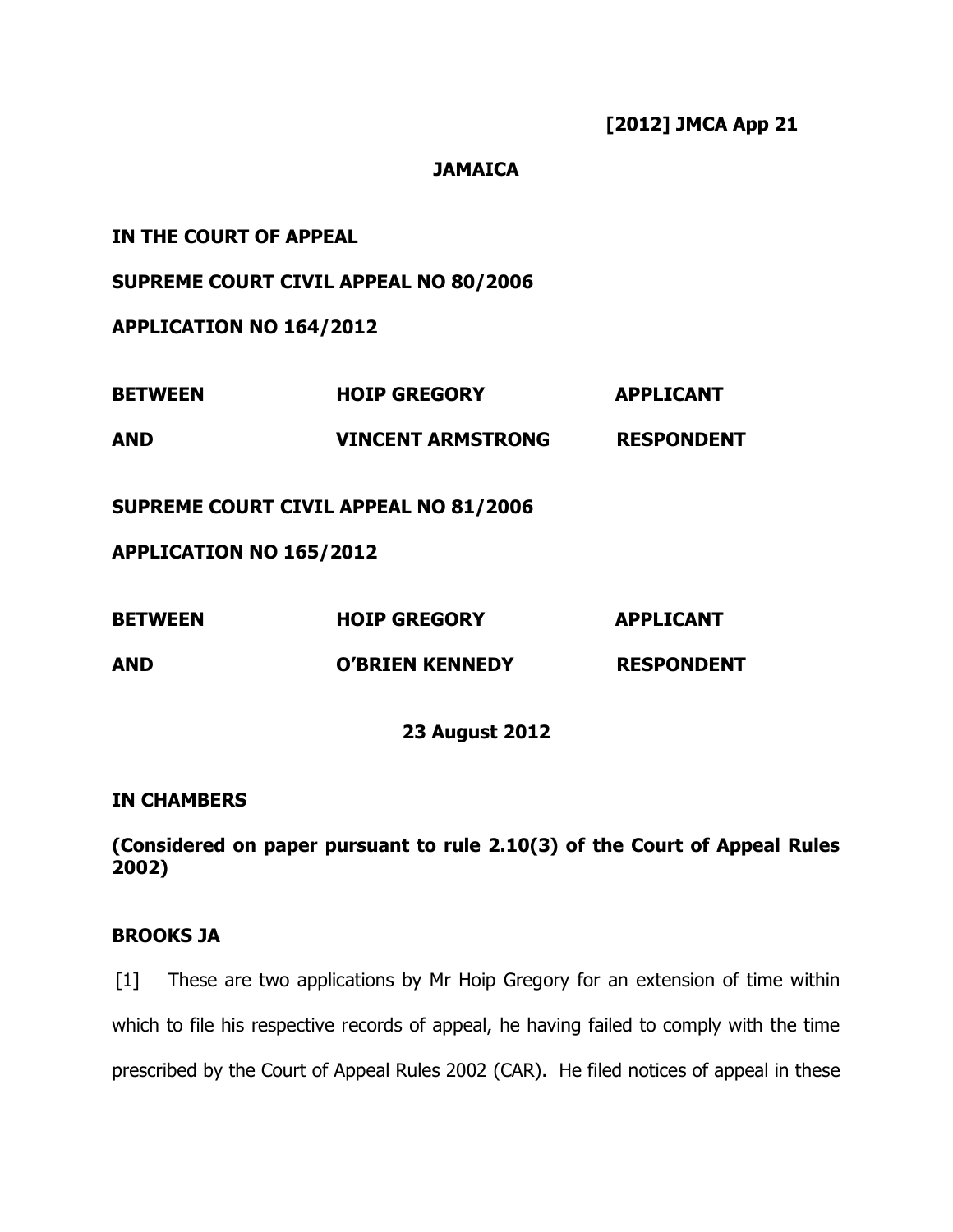two matters on 25 September 2006. The present applications were filed on 26 July 2012. Both matters arise from the same motor vehicle crash.

[2] This is not the first time that the applicant has failed to observe procedural rules. In fact, the appeals arise from the refusal of the learned Master to grant an extension of time to the applicant to file his defence out of time.

#### **The background to the application**

[3] The applications arise out of an incident that occurred on 1 November 1998 at Old Harbour in the parish of Saint Catherine. On that occasion the respondent, Mr O'Brien Kennedy was a passenger in a motor vehicle being, then driven by the other respondent, Mr Vincent Armstrong. The motor vehicle collided with a Mitsubishi Pajero motor car, which was then being driven by the applicant. Alcan Jamaica Company Limited (Alcan) owned the Pajero. Alcan was also named as a defendant to each of the claims in the court below.

[4] The claims were filed on 28 October 2004; just three days shy of the expiry of the statute of limitations. Alcan filed its defence, in respect of each claim, on 15 February 2005. These were filed within the stipulated time. The applicant failed to file his statements of defence within time.

[5] On 6 June 2006, he filed notices of application for permission to file his statements of defence out of time. The explanation, given in each of the Affidavits filed in support of the applications, was that the defence could not have been filed as the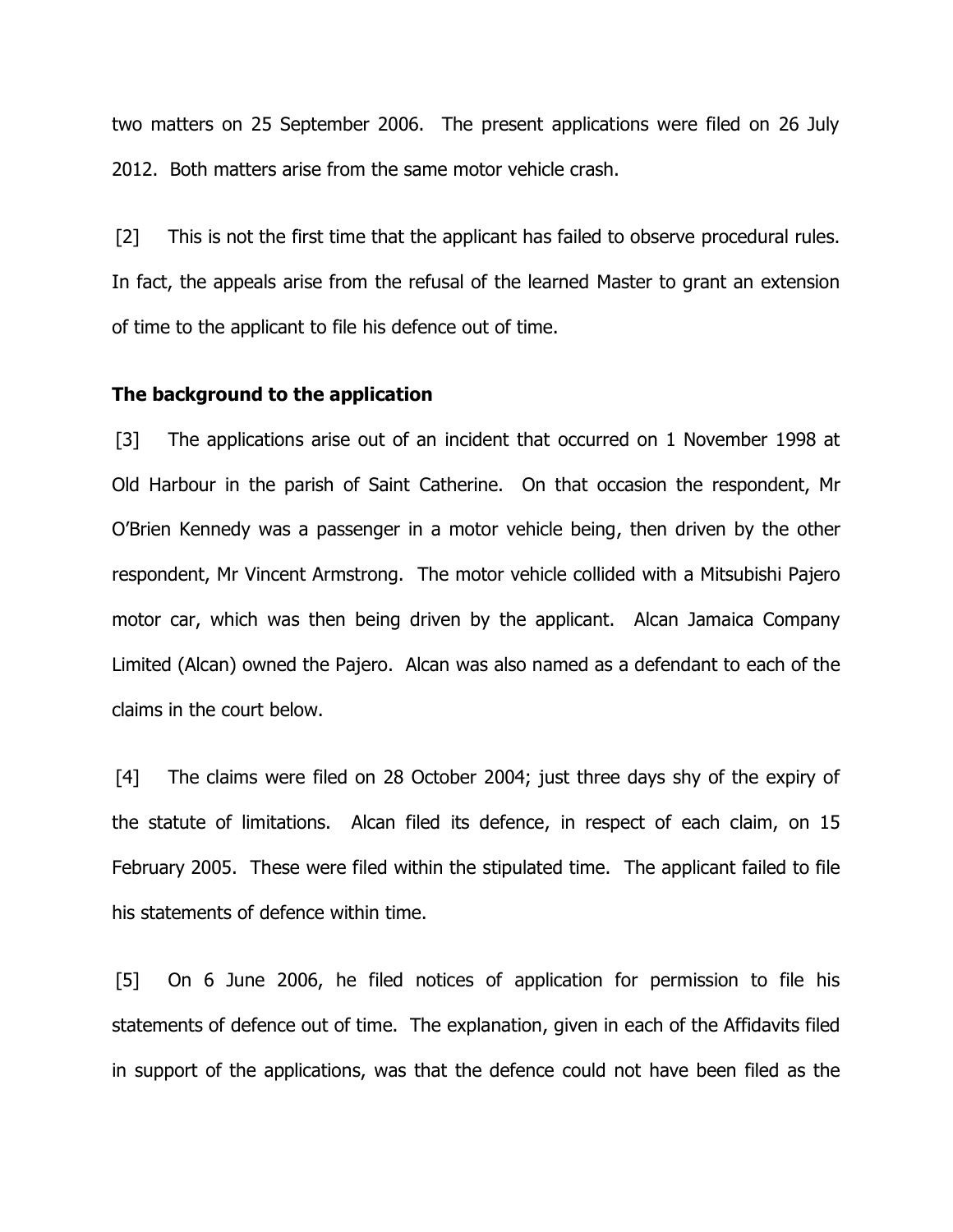applicant was awaiting a medical report in respect of injuries that he received in the collision.

[6] The applications came on for hearing before the learned Master on 19 September 2006. The learned Master refused the applications but granted leave to the applicant to appeal the rulings.

[7] The applicant, having filed the notices of appeal, promptly went to sleep. He remained somnolent despite several notices and letters sent by the Registrar of this court to his attorneys-at-law. Nothing further was filed on his behalf until the Registrar, in June 2012, issued a notice of default in respect of the appeals.

## **The application**

[8] On 26 July 2012, the applicant filed, what purported to be, records of appeal. He also filed the present applications, which were each supported by an affidavit, sworn to by Mr Keith Bishop, the attorney-at-law having conduct of the appeals. The applications were referred to the full court on 31 July 2012, when the Registrar's report of the applicant's default was placed before the court. The court ruled that the applications should be placed before a single judge.

[9] In his explanation for the delay, Mr Bishop explained that he had relocated his offices in December 2011, and at that time, files were placed in different locations. He deposed that the file for these claims was inadvertently placed with some closed files and, as a result, there was some delay in locating it.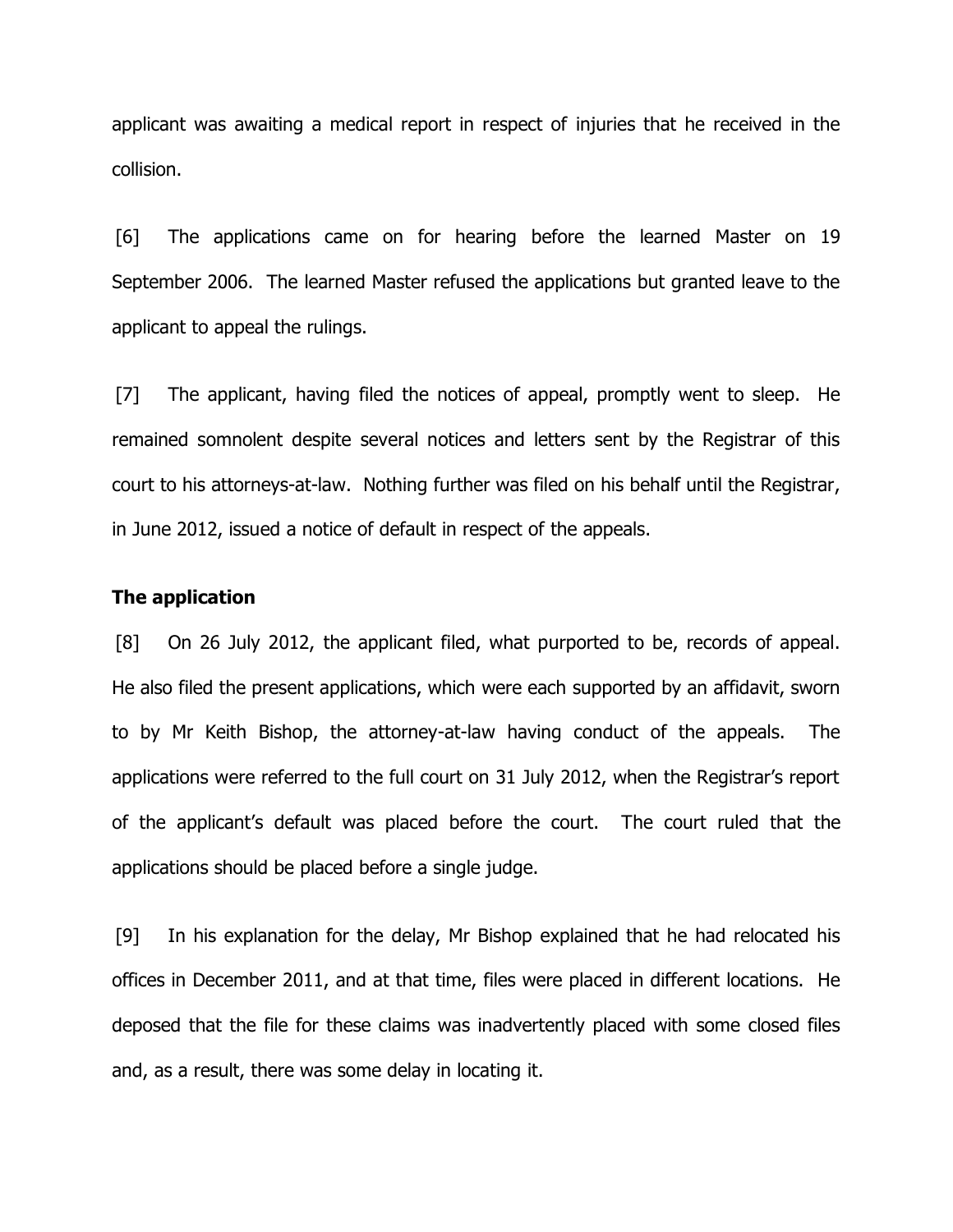[10] The explanation is patently inadequate, as no reason was given for the failure to take any step between 2006 and 2011. There was also no explanation given for the applicant ignoring the various notices and advisories sent by the Registrar of this court, prior to December 2011, to the respective parties.

[11] It now falls to be determined whether the applicant should be allowed to proceed with these appeals and, if so, whether or not the appeals should be treated as procedural appeals.

## **The analysis**

#### (a) The merits of the application

[12] It has been said that parties ignore the rules of procedure of the Supreme Court at their peril (per Panton P in **Golding and Another v Simpson-Miller** SCCA 3 of 2008 (delivered 11 April 2008) at paragraph [15]). A similar observation may be made about non-compliance with the rules of this court. Nonetheless, there are circumstances, which sometimes arise, that require a defaulting applicant to succeed, despite his default. In some of those circumstances, practicality demands that successful result.

[13] In the instant case, practicality favours the granting of these applications. As was mentioned above, Alcan Jamaica Company Limited had filed its defence within time. Despite the passage of the years, the claims have not yet been tried. There will, therefore, all things being equal, be a trial of the issues joined between the respective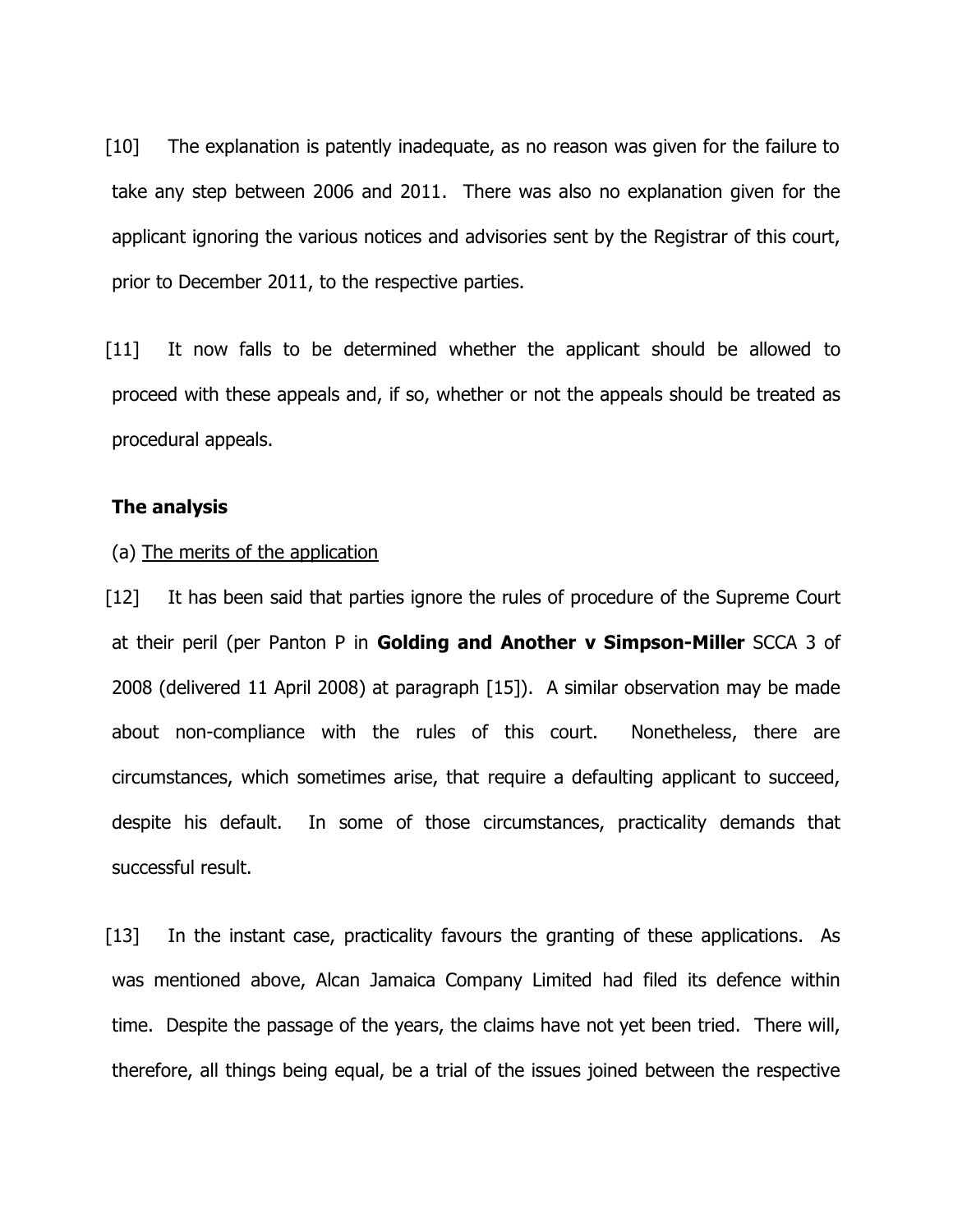respondents and Alcan Jamaica Company Limited. The issues in the trial will, of course, turn on who was the negligent party in the motor vehicle collision. The applicant, being the driver of Alcan's vehicle, it means that his testimony will be integral to the resolution of those issues.

[14] In the circumstances, it would seem that he should be allowed an opportunity to convince this court that the decision of the learned Master was incorrect and that he should be allowed to participate in the trial, not only as a witness, but as a party whose fate would be determined, not by his procedural failures, but by the decision on merits of the claims. I make no comment in respect of whether he would be allowed to file a counterclaim after the expiry of the limitation period, as in fact, he sought to do before the learned Master.

[15] Sykes J recognised the practicality of this position in **Saunders v Green and Others** 2005 HCV 2868 (delivered 27 February 2007). In a case in which one of several defendants had failed to file a defence within the prescribed time, Sykes J ruled that a judgment in default of defence should be set aside to enable the defaulting defendant to participate in the trial, where the issues concerning that defendant would have had to have been tried in any event.

[16] At paragraph 27 of his judgment, he stated as follows:

"...in cases where there are multiple defendants and a default judgment has been entered against one and that judgment does not relieve the court, at any subsequent trial, from exploring issues directly involving that particular defendant, the court should favourably consider any application to set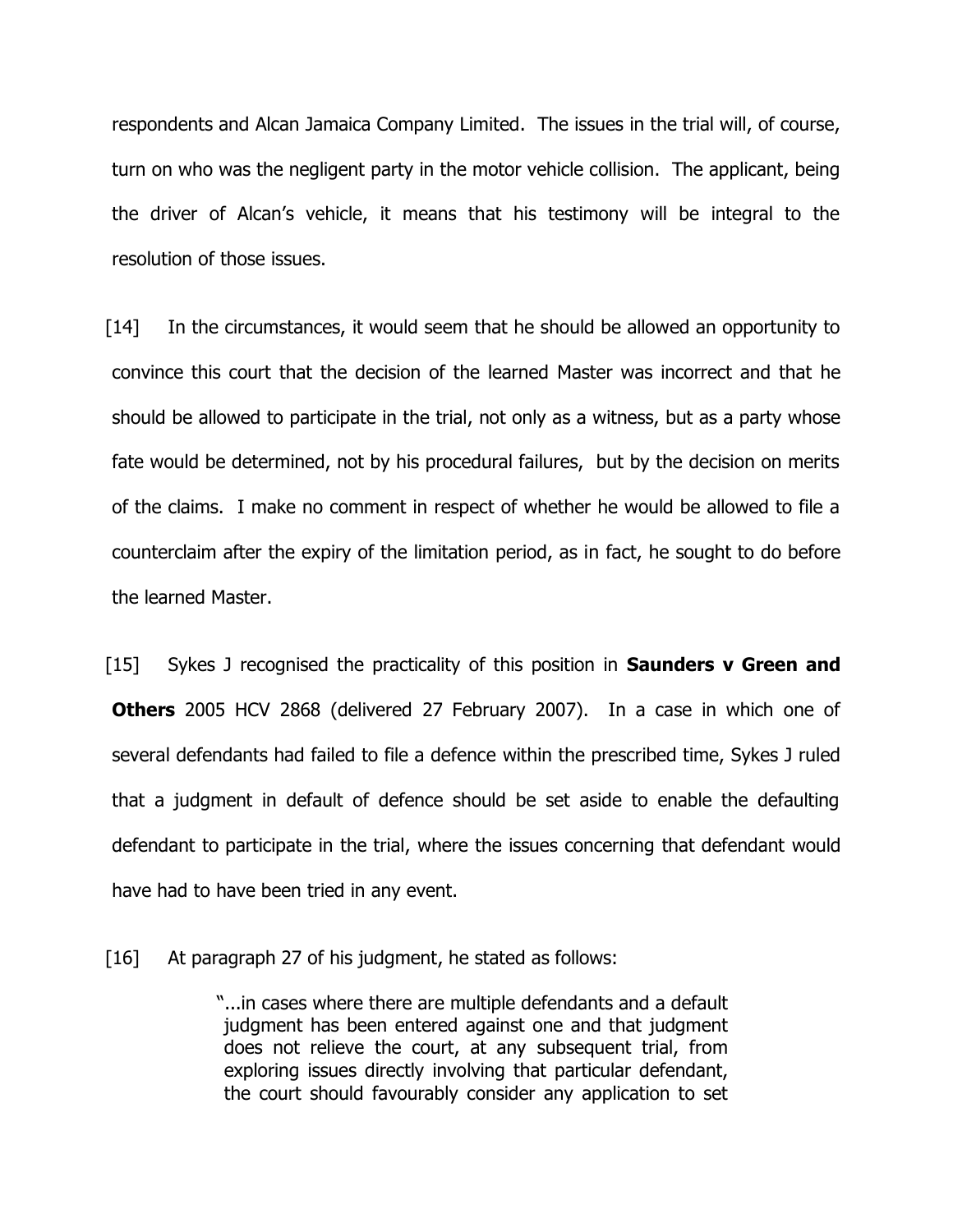aside judgment provided this can be done without serious risk of injustice to the claimant. The risk of injustice to the claimant must be considered because justice cannot be for the defendant alone or for one party."

[17] The learned judge relied on, as authority for that principle, **Hussain v Birmingham City Council and Others** [2005] EWCA Civ 1570. I respectfully agree with his enunciation of the principle.

[18] In applying that principle to the instant case, I find that the applicant should be allowed to pursue these appeals. It is, however, necessary to discuss the method by which they are to be pursued.

(b) The method by which the applicant should proceed

[19] It is to be noted that by letter dated 25 September 2006, the Registrar of this court advised the parties that these appeals fell within the definition of procedural appeals as set out in rule 1.1(8) of the CAR and should, therefore, be governed by the provisions of rule 2.4 of the CAR. Whereas I agree with the Registrar's categorisation of the appeals, there is a school of thought that the opportunity to pursue the speedy procedure afforded by rule 2.4 is no longer available to the applicant.

[20] The fact is that no written submissions were filed with the respective notices of appeal. Rule 2.4(1) uses the term "must" in respect of the reqirement for the filing and serving of the written submissions. It states:

> "On a procedural appeal the appellant **must** file and serve written submissions in support of the appeal with the notice of appeal." (Emphasis supplied)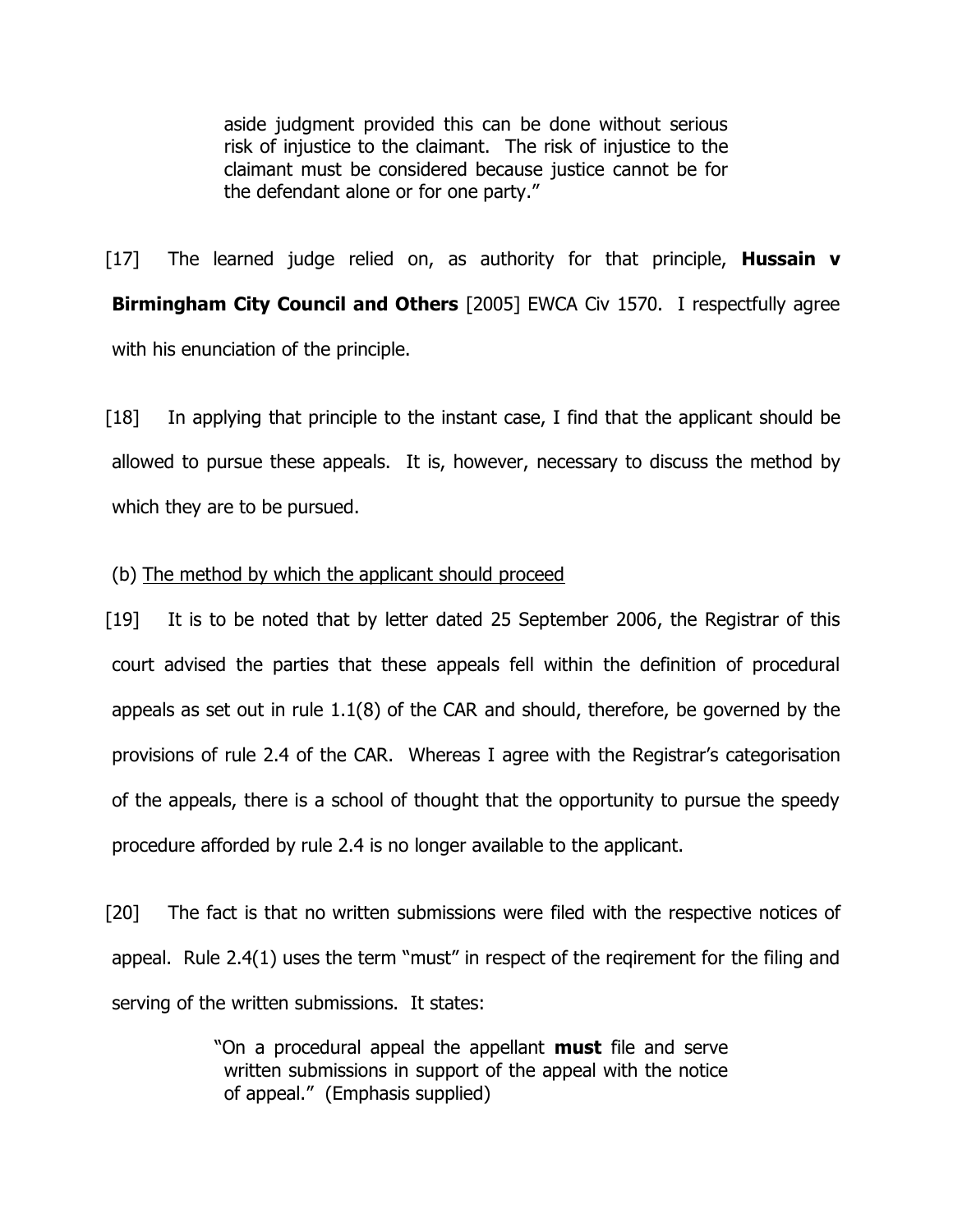In the absence of compliance, it is arguable that there are no procedural appeals before the court in these matters. The reasoning in the **Golding v Simpson-Miller** case, although concerned with different rules, may be considered in this context. In that case, it was held that the failure to serve an affidavit with a claim form rendered the claim invalid. Admittedly, the relevant rule stipulated that the permission to file and serve that claim was conditional upon the claimant doing so within a specific time. It was, in that case, the failure to meet the condition, which rendered the claim invalid.

[21] I find that the reasoning in the **Golding** case is distinguishable because of the conditional element of the permission to file the claim, whereas rule 2.4(1) has no such element. It is clear that failure to meet a condition causes the permission based on that condition to lapse. There is no conditional element in rule 2.4(1). The impact of the word "must" as used in the rule has to be now considered.

[22] In statutory interpretation, "must" has been held to be, according to the context, either mandatory or directory in its effect. In one context it, has been held to be "a word of absolute obligation and occurs in a section which is concerned with a fundamental principle of justice. It is not merely directory" (see **Posner v Collector for Inter-State Destitute Persons (Victoria)** (1947) 74 CLR 461 at page 490). In another context, a requirement that a certain specification "must end with a distinct statement of the invention claimed" was held to be "directory only, and non-compliance with it [did] not invalidate a patent" (see the headnote of **Vickers, Sons and Co. Ltd**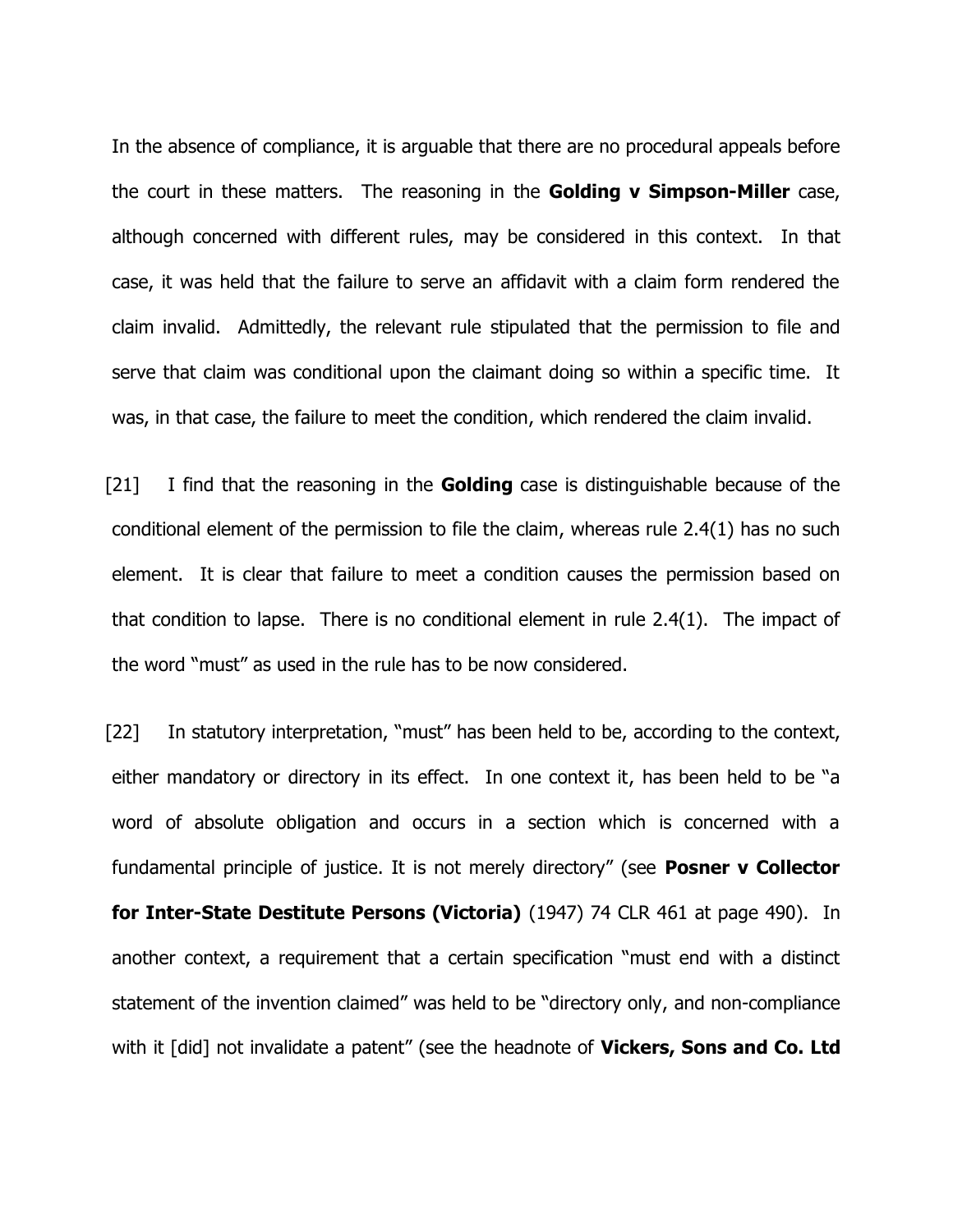**v George Siddell** [1890] 15 App. Cas. 496). The context of the usage is therefore important.

[23] The word "must", as used in the CPR, has been considered in more than one case. In **Norma McNaughty v Clifton Wright and Others** SCCA No 20/2005 (delivered 25 May 2005) Smith JA, in a procedural appeal, held that, in the context of the transitional provisions of the CPR, the word "must", as used in rule 73.4(4) was mandatory in nature. Failure to apply to restore, within the time prescribed by that rule, meant that a case, which had been deemed struck out by rule 73.3(8), could not be restored.

[24] It has been a matter of complaint that, in **McNaughty**, Smith JA held that the term "must" as used in rule 73.4(1) and 73.4(2) did not incorporate a mandatory element (see "When is 'must' mandatory?" by Tania Mott (2009) WILJ 34(2) 211). Those rules required the registry of the Supreme Court to publish lists of proceedings which had been deemed struck out by rule 73.3(8). In respect of those rules, his Lordship held at page 9 that:

> "paragraphs (1) and (2) of Rule 73.4 were not intended to make an application conditional on their provisions being complied with. **If this were so then Rule 73.4 would say so and contain provisions as to the consequences of the failure of the registry to comply and the procedure thereafter.**" (Emphasis supplied)

Whereas Ms Mott interpreted the decision to be holding that "must" meant "may" in one context, while being obligatory in the next, it would be more fair to the judgment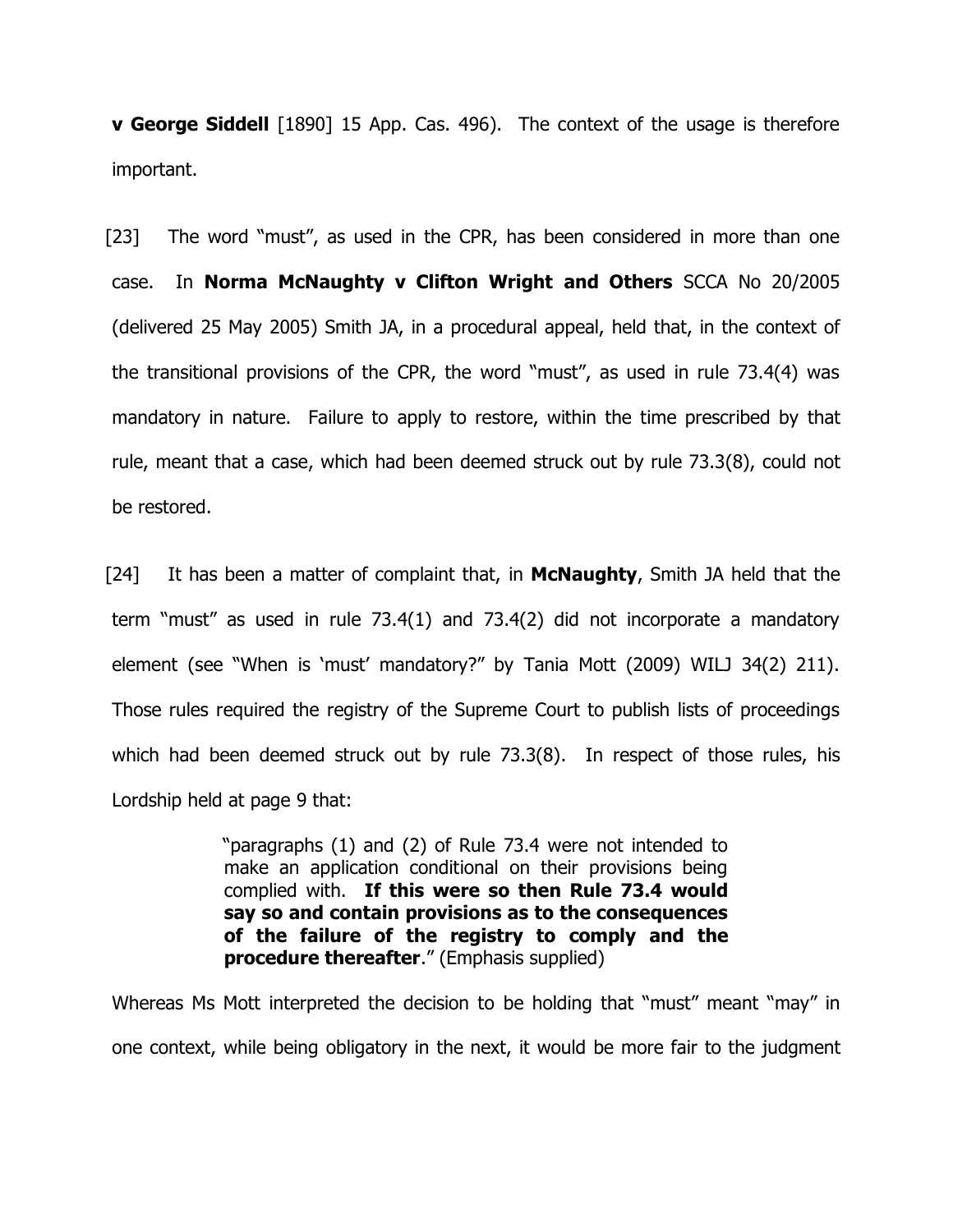to state that Smith JA held that "must" was directory in the context of rules 73.4(1) and 73.4(2) while being mandatory in respect of rule 73.4(4).

[25] What can be gleaned from the judgment is that the context of the usage will determine the interpretation of the term. Another way of expressing the concept was set out in **Mayne Group Limited v Review Unit Q-Comp**, which was a decision of the Industrial Magistrates Court in Brisbane, delivered on 1 November 2002. The court stated at page 4:

> "...a Court determining the validity of an act done in breach of a statutory provision may easily focus on the wrong factors if it asks itself whether compliance with the provision is mandatory or directory and, if directory, whether there has been substantial compliance with the provision. A better task for determining the issue of validity is to ask whether it was a purpose of the legislation that an act done in breach of the provision should be invalid. This has been the preferred approach, of course, in this country in recent years, particularly in New South Wales."

The court held that the classification of a statutory provision as mandatory or directory could be reached because a result has been reached on other grounds. "The classification is the end of the inquiry not the beginning (page 4)."

[26] In considering the issue of context, the fact that the court has the authority to extend the time within which to comply with a rule or an order, tends to lead to the interpretation that the word "must", as used in the context of that rule or order, is directory rather than mandatory. In **Haddad v Silvera** SCCA No 31/2003 (delivered 31 July 2007), this court considered an application to extend the time within which to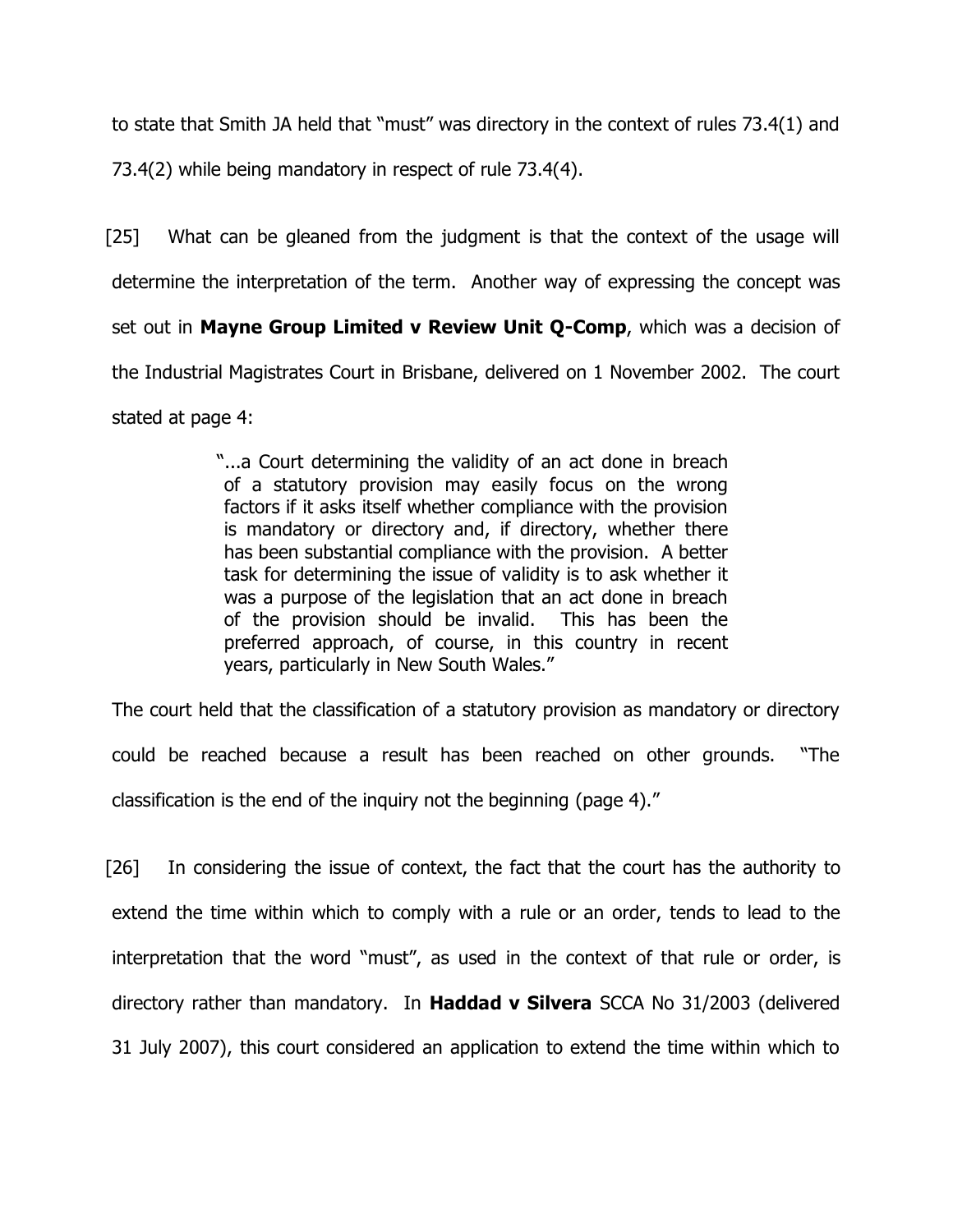file a record of appeal. The requirement for filing the record is contained in rule 2.7(3) of the CAR. It states, in part:

> "Within 28 days of- (a)...  $(b)$ ... (c) the filing of the notice of appeal where rule 2.5(4) applies, the appellant **must** prepare and file with the registry four sets of the record for the use of the court..." (Emphasis supplied).

The application in **Haddad** was made pursuant to rule 1.7(2)(b) of the CAR. Rule 1.7(2)(b) allows the court to "extend or shorten the time for compliance with any rule, practice direction, order or direction of the court even if the application for extension is made after the time for compliance has passed". The court considered the application on its merits rather than deliberating on whether the failure to comply with the rule invalidated the appeal. It would seem, therefore, that the court considered that rule 2.7(3) was, in that context, directory rather than mandatory.

 $[27]$  In the case of rule 2.4(1) of the CAR, there is no provision that stipulates that the notice of appeal is invalid if the written submissions do not accompany them. No other sanction is stipulated for breaching its provisions. In the circumstances, I find that a procedural appeal, filed within the time stipulated by rule  $1.11(1)(a)$ , exists as a procedural appeal despite the absence of accompanying written submissions, as required by rule 2.4(1).

[28] Assuming, for these purposes, that I am correct that an appeal exists despite the applicant's disregard of the requirement in rule 2.4, the question to be decided next, is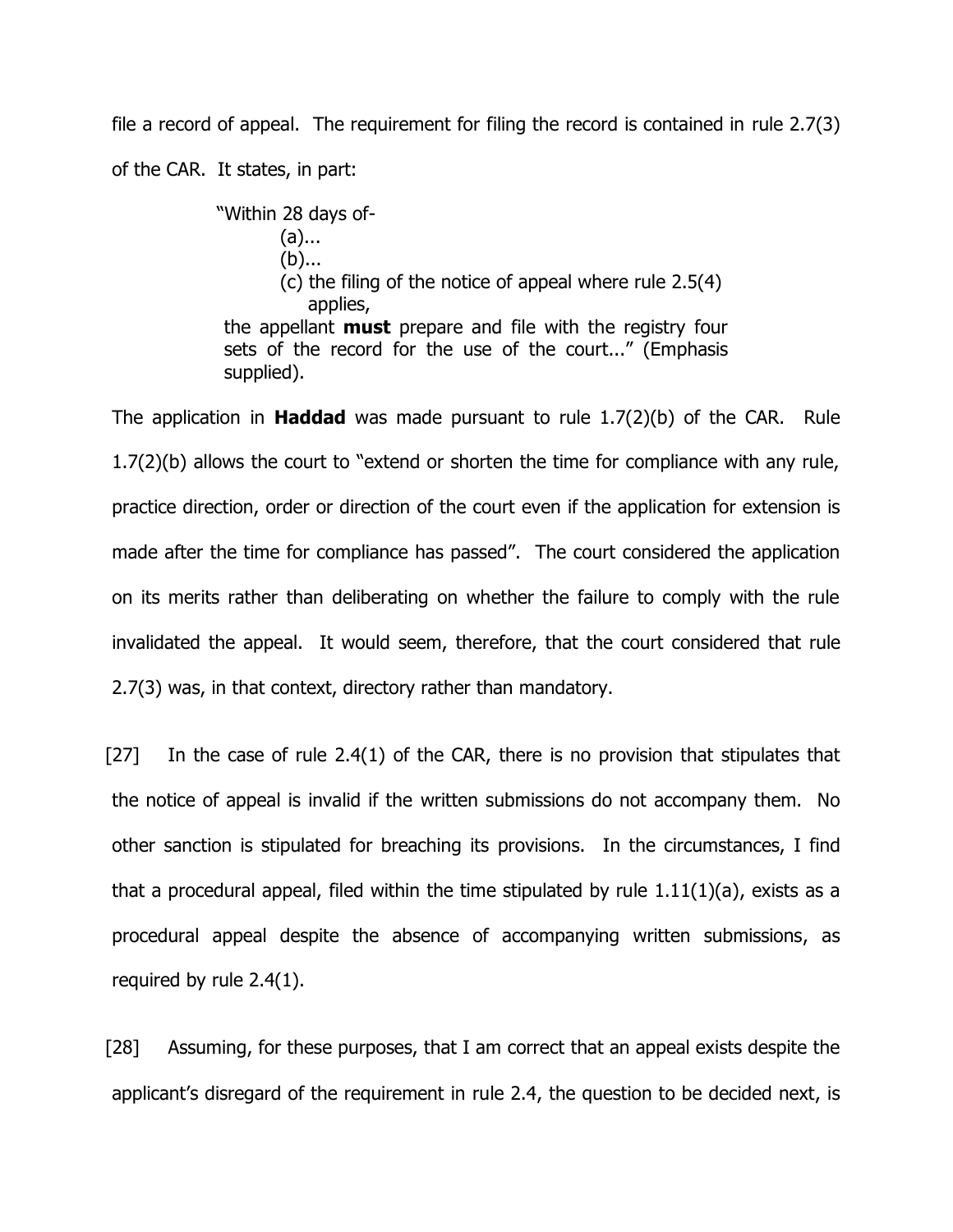whether authority exists to vary the requirement concerning filing written submissions with the notice of appeal. Where an appeal does exist, it seems that authority is given to the court to vary the requirements of rule 2.4(1). That is a general power given to the court by rule 1.7(2)(b), and it has been exercised by the court from time to time since the promulgation of the CAR. The next question to be asked is whether a single judge may exercise that power.

[29] That question must be considered against the background of rule 1.1(8) of the CAR, which draws a distinction between the court, meaning the Court of Appeal, and a single judge of the court. A single judge of the court does not have all the powers of the court. The powers of a single judge are set out, in the main, in rule 2.11. The relevant portion of the rule states:

| "2.11(1) | A single judge may make orders -<br>(a) $-(d)$                                                                                                    |
|----------|---------------------------------------------------------------------------------------------------------------------------------------------------|
| (2)      | (e) on any other procedural application.<br>Any order made by a single judge may be<br>varied or discharged by the court." (Emphasis<br>supplied) |

[30] The fact that a single judge may make an order in respect of a procedural application (and undoubtedly, an application to extend time is a procedural application), brings into focus the rules concerning such an application. The main rule is rule 2.10(1) which states:

> "Any application (other than an application for permission to appeal) to the court must be made in writing in the first instance **and be considered by a single judge**." (Emphasis supplied)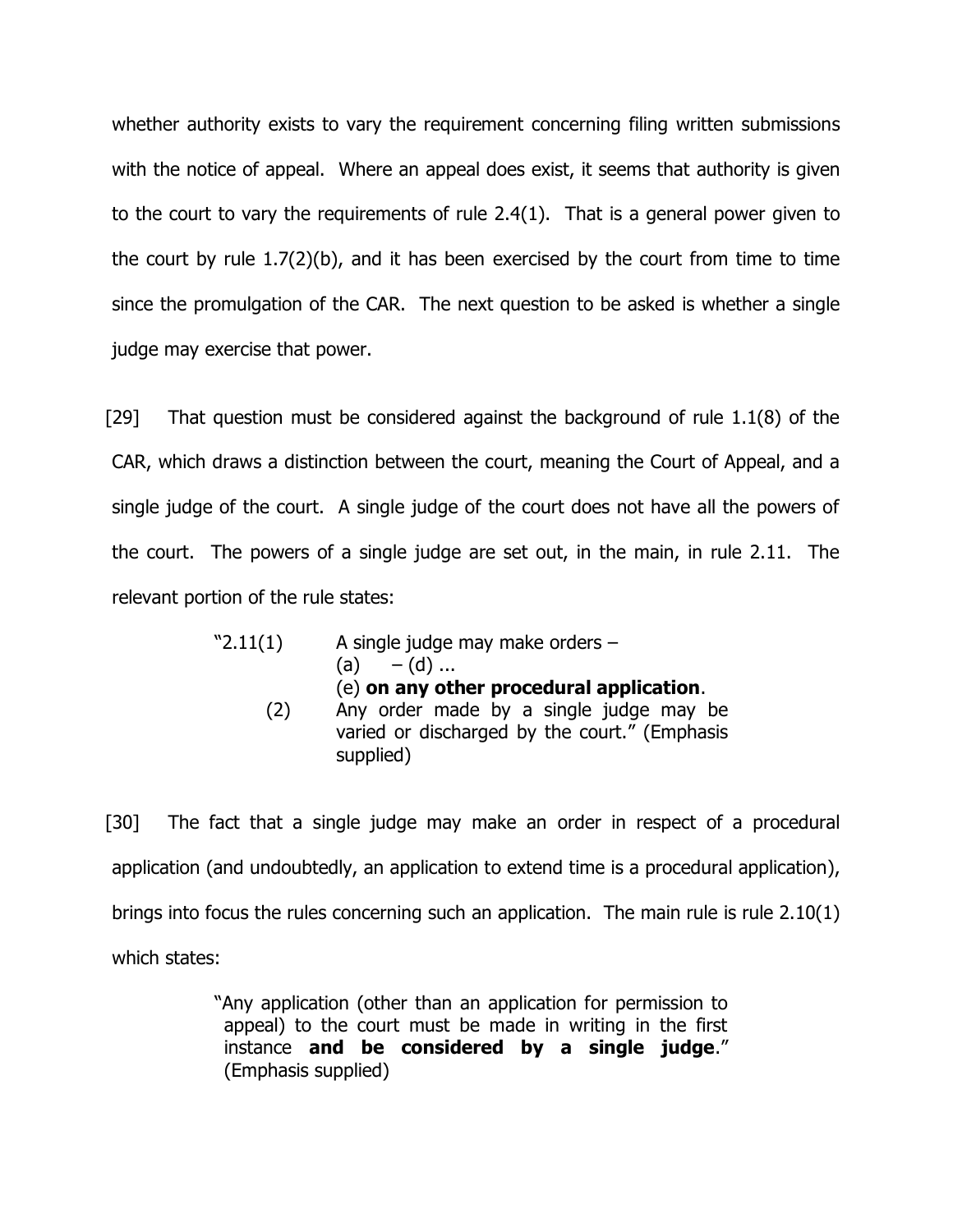[31] The combined effect of rules  $2.10(1)$  and  $2.11(1)$ , would, in my view, lead to the conclusion that, on a procedural application, a single judge may, to adapt the terminology of rule 1.7(2)(b), "extend or shorten the time for compliance with any rule, practice direction or [order or direction of a single judge] even if the application for extension is made after the time for compliance has passed".

[32] That conclusion concerns a procedural application. The distinction must be drawn between a procedural application and a procedural appeal. In the latter, there is no doubt that a single judge, considering the appeal, may exercise any power of the court. Rule 2.4(7) stipulates that, in respect of a procedural appeal, "[t]he judge may exercise any power of the court whether or not any party has filed or served a counternotice."

[33] Based on the above, I find that the appeals are procedural appeals, as defined by rule 1.1(8). I may, therefore, extend the time within which the applicant may file and serve his written submissions. In light of what I perceive to be the arguable bases for the appeals, I would extend the time to file the submissions.

[34] Even if I am wrong in finding that a single judge may extend the time within which to file the submissions required by rule 2.4(1), there is still a basis by which the application, as framed, may be granted. It is to be noted that the learned Master granted permission to appeal when she refused the applications to extend the time to file the defence. That permission would allow these appeals to be considered as interlocutory appeals falling within the ambit of rule  $1.11(1)(b)$  of the CAR. That rule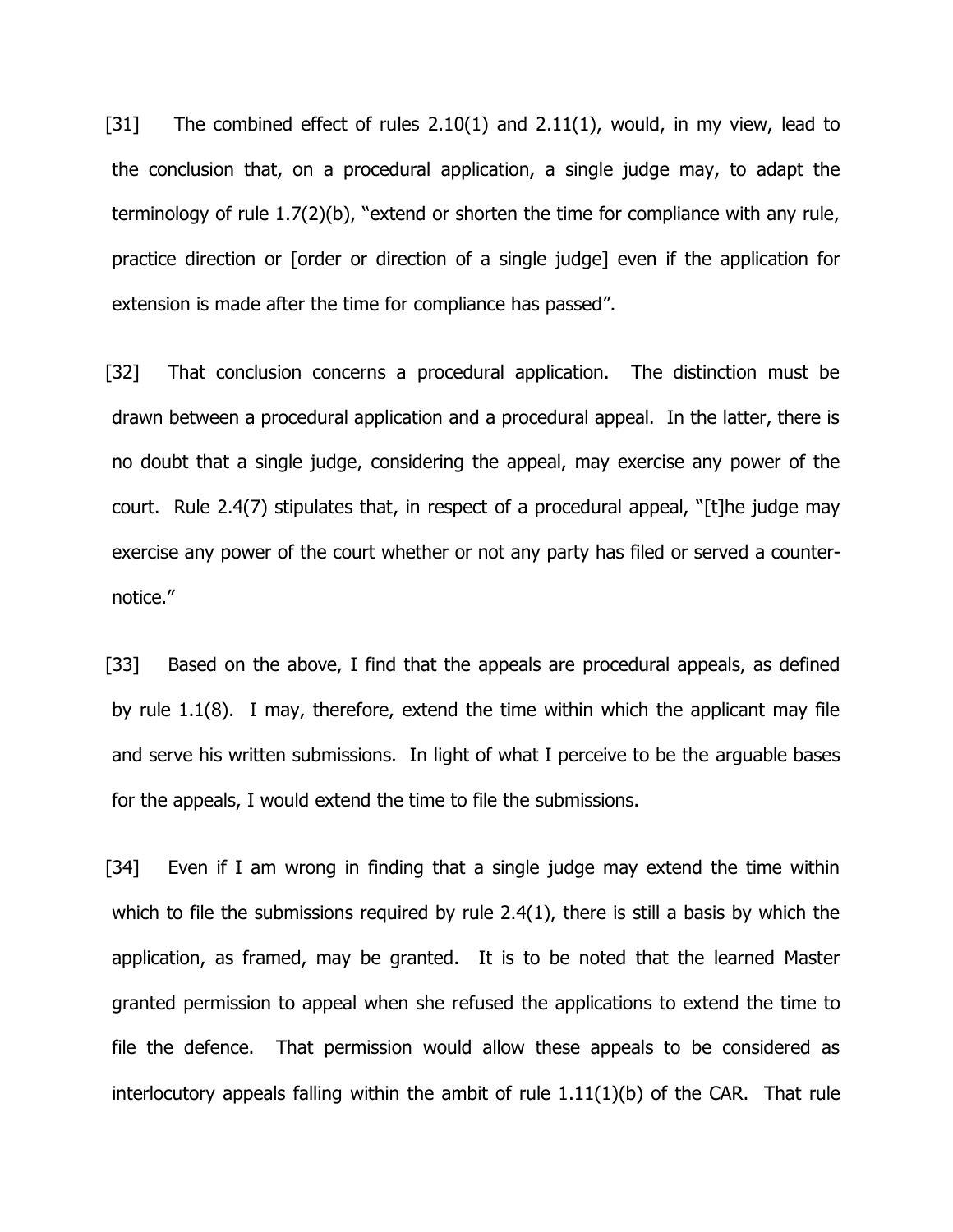does not require the skeleton arguments to be filed along with the notice of appeal, as in the case of procedural appeals. The stipulations for filing the skeleton arguments and the record of appeal are respectively governed by rules 2.6 and 2.7 of the CAR. Skeleton arguments are to be filed after the registry gives notice to the parties that the transcript of the proceedings in the court below are available (rule 2.6(1)). The registry's notice is required by 2.5(1)(b) of the CAR. The appellant, in such a case, is to file the record of appeal within 28 days from the receipt of the registry's notice (rule  $2.7(3)$ ).

[35] Using the same reasoning as set out above concerning procedural applications, I find that I may properly consider an application to extend the time allowed for filing the records of appeal. This would be a procedural application made pursuant to rule 2.10(1) of the CAR. As an appeal filed with permission, it would be properly before the court and procedural applications could be made in pursuance thereto.

[36] That discussion was, as premised, advanced as an alternative to my original finding. The orders will be made according to the original finding.

### **Order**

[37] In light of the fact that we are in the long vacation, a slight adjustment to the times stipulated by rule 2.4(1) must be made. The orders are, therefore, as follows:

- 1. The appeals shall proceed as procedural appeals.
- 2. The time limited for the applicant to file and serve the written submissions in support of the appeals is hereby extended to 17 September 2012.